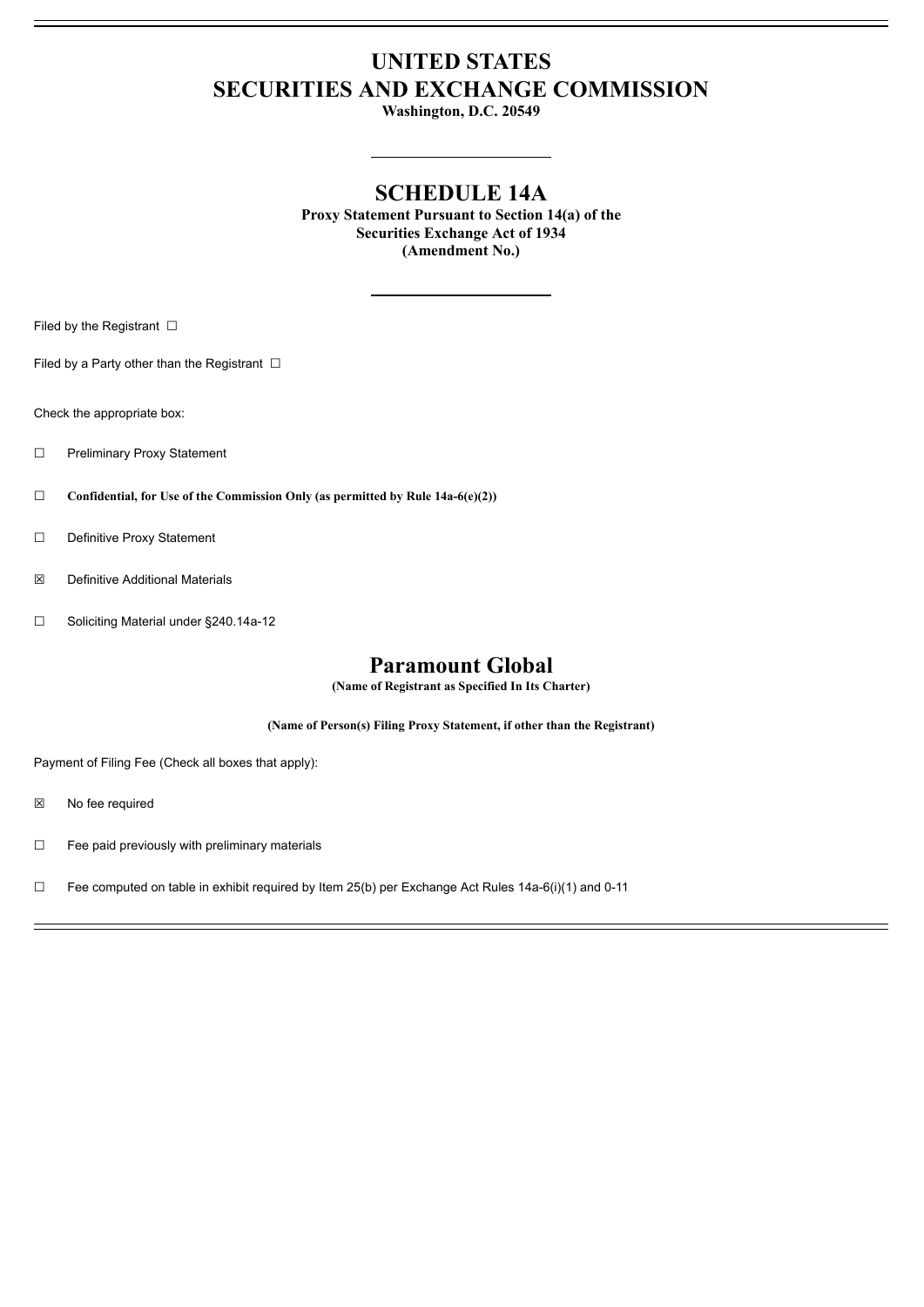

2022 Annual Meeting of Stockholders Vote by June 7, 2022, 11:59 PM ET. For shares held in the 401(k) Plan, vote by June 5, 2022, 11:59 PM ET.



D72560-TBD

### You invested in PARAMOUNT GLOBAL and it's time to vote!

You have the right to vote on proposals being presented at the Annual Meeting. This is an important notice regarding the availability of proxy materials for the stockholder meeting to be held on June 8, 2022.

## Get informed before you vote

View the Notice of Annual Meeting and Proxy Statement, Form 10-K and Letter to Stockholders online OR you can receive a free paper or email copy of the material(s) if you request prior to May 25, 2022. If you would like to request a copy of the material(s) for this and/or future stockholder meetings, you may (1) visit www.ProxyVote.com, (2) call 1-800-579-1639 or (3) send an email to sendmaterial@proxyvote.com. If sending an email, please include your control number (indicated below) in the subject line. Unless requested, you will not otherwise receive a paper or email copy.



\*Please check the meeting materials for any special requirements for meeting attendance.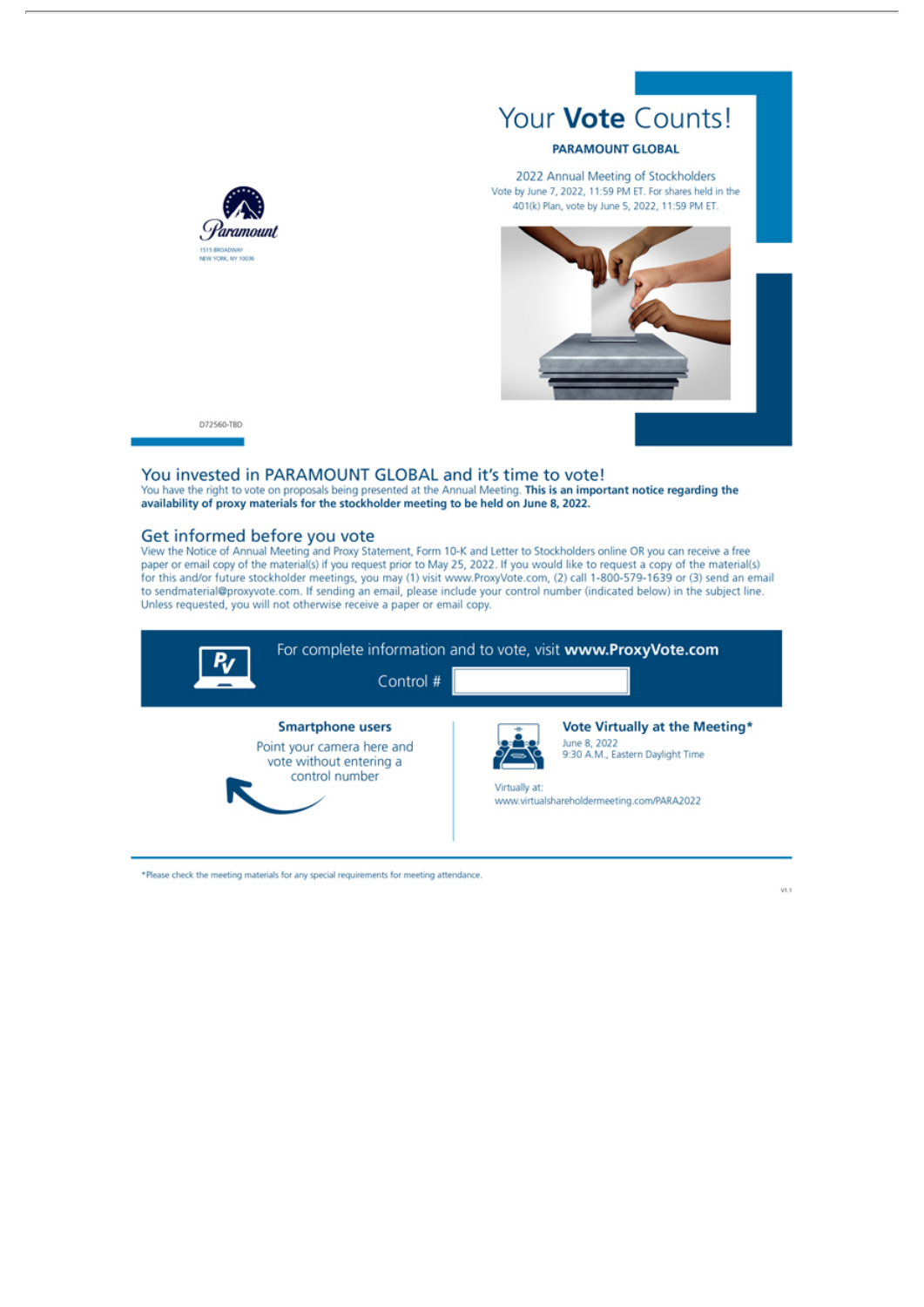## THIS IS NOT A VOTABLE BALLOT

This is an overview of the proposals being presented at the upcoming stockholder meeting. Please follow the instructions on the reverse side to vote on these important matters.

| <b>Voting Items</b><br>Recommends |                                                                                                                                                                                                            |                  |
|-----------------------------------|------------------------------------------------------------------------------------------------------------------------------------------------------------------------------------------------------------|------------------|
|                                   | The election of 12 directors:                                                                                                                                                                              |                  |
|                                   | Nominees:                                                                                                                                                                                                  |                  |
|                                   | 1a. Robert M. Bakish                                                                                                                                                                                       | <b>O</b> For     |
|                                   | 1b. Candace K. Beinecke                                                                                                                                                                                    | <b>O</b> For     |
|                                   | 1c. Barbara M. Byrne                                                                                                                                                                                       | <b>O</b> For     |
|                                   | 1d. Linda M. Griego                                                                                                                                                                                        | <b>O</b> For     |
|                                   | 1e. Robert N. Klieger                                                                                                                                                                                      | <b>O</b> For     |
|                                   | 1f. Judith A. McHale                                                                                                                                                                                       | <b>O</b> For     |
|                                   | 1g. Ronald L. Nelson                                                                                                                                                                                       | <b>O</b> For     |
|                                   | 1h. Charles E. Phillips, Jr.                                                                                                                                                                               | <b>O</b> For     |
|                                   | 1i. Shari E. Redstone                                                                                                                                                                                      | <b>O</b> For     |
|                                   | 1j. Susan Schuman                                                                                                                                                                                          | <b>O</b> For     |
|                                   | 1k. Nicole Seligman                                                                                                                                                                                        | <b>O</b> For     |
|                                   | 11. Frederick O. Terrell                                                                                                                                                                                   | <b>O</b> For     |
|                                   | Ratification of the appointment of PricewaterhouseCoopers LLP to serve as the Company's independent registered<br>public accounting firm for fiscal year 2022.                                             | <b>O</b> For     |
| 3.                                | A stockholder proposal requesting that our Board of Directors take steps to reduce the threshold at which Company<br>stockholders may call a special meeting, if properly presented at the Annual Meeting. | <b>3</b> Against |

Prefer to receive an email instead? While voting on www.ProxyVote.com, be sure to click "Sign up for E-delivery".

D72561-TBD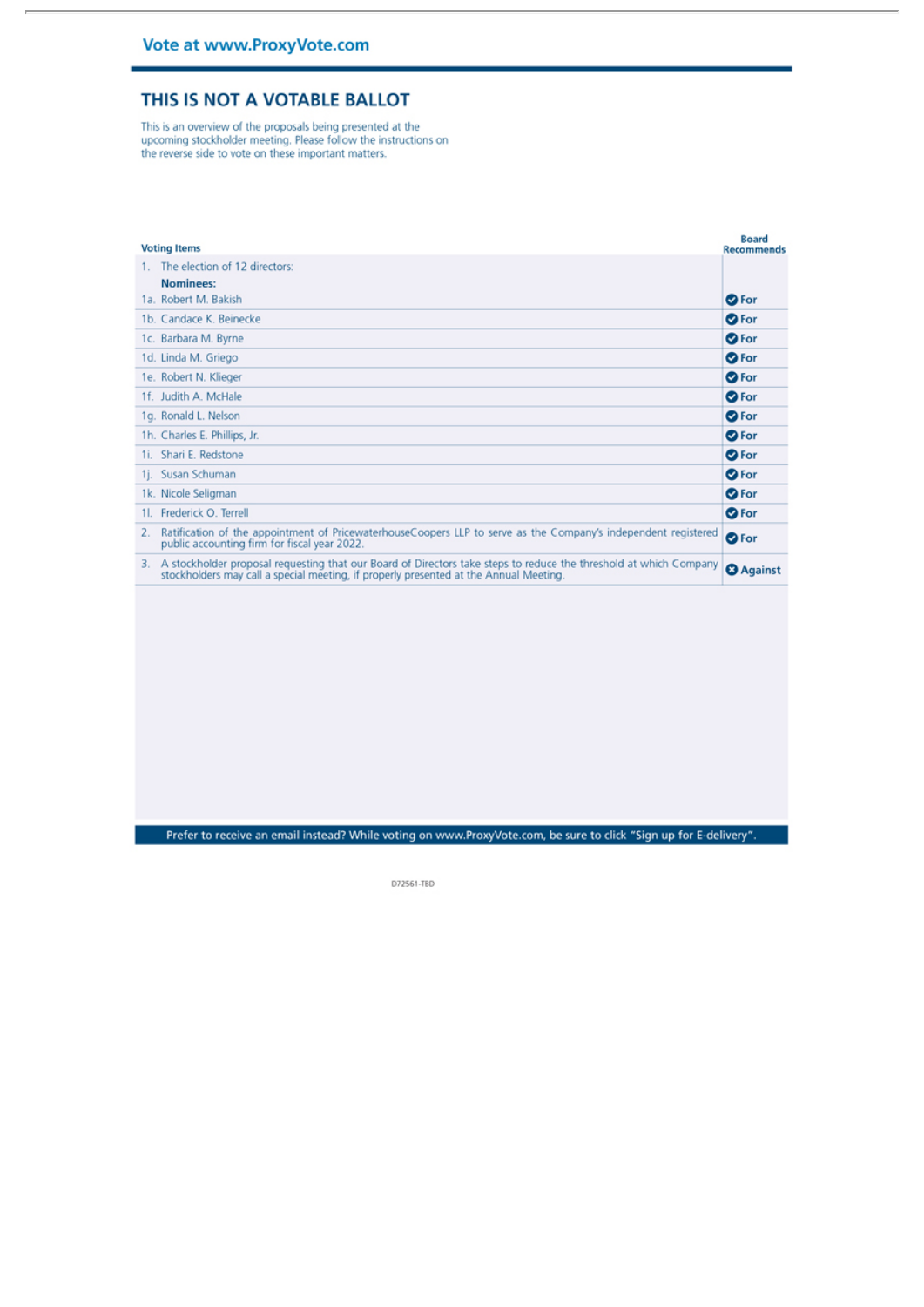#### **Important Notice Regarding the Availability of Materials** for the Annual Meeting of Stockholders

#### **PARAMOUNT GLOBAL**



**Meeting Information Annual Meeting Meeting Type:** For holders as of: April 11, 2022<br>
Date: June 8, 2022 Time: 9:30 AM, Eastern Daylight Time **Date:** June 8, 2022<br> **Time:** 9:30AM, Eastern Daylight Time<br>
Location: Meeting live via the Internet - please visit<br>
www.wirtualshareholdermeeting.com/PARA2022.<br>
The company will be hosting the meeting live via the Intern

You are receiving this communication because you hold shares of<br>Paramount Global non-voting Class B Common Stock. This notice provides instructions on how to access PARAMOUNT GLOBAL materials for informational purposes only.

You may view the materials online at www.proxyvote.com, scan the QR Barcode on the reverse side, or easily request a paper or e-mail<br>copy (see reverse side).

See the reverse side for instructions on how<br>to access materials.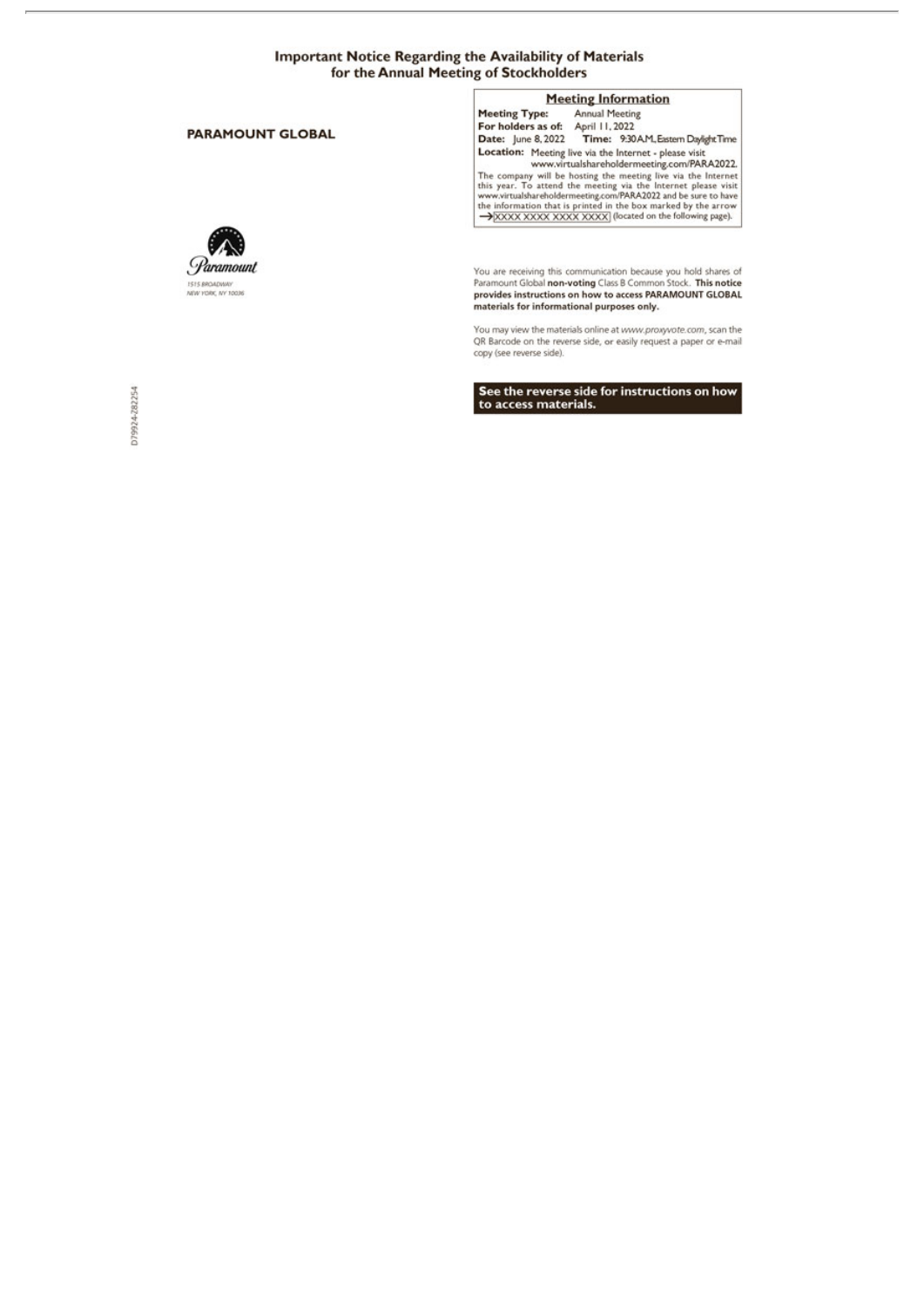| How to Access the Materials -                                                                                                             |           |                                                                                                                          |  |  |
|-------------------------------------------------------------------------------------------------------------------------------------------|-----------|--------------------------------------------------------------------------------------------------------------------------|--|--|
| Materials Available to VIEW or RECEIVE:                                                                                                   |           |                                                                                                                          |  |  |
| NOTICE AND PROXY STATEMENT                                                                                                                | FORM 10-K | LETTER TO STOCKHOLDERS                                                                                                   |  |  |
| <b>How to View Online:</b><br>the arrow on the following page.                                                                            |           | Visit: www.proxyvote.com, or scan the QR Barcode below. Have the information that is printed in the box marked by        |  |  |
| How to Request and Receive a PAPER or E-MAIL Copy:<br>requesting a copy. Please choose one of the following methods to make your request: |           | If you want to receive a paper or e-mail copy of these materials, you must request one. There is NO charge for           |  |  |
| 1) BY INTERNET: www.proxyvote.com<br>2) BY TELEPHONE: 1-800-579-1639<br>3) BY E-MAIL*: sendmaterial@proxyvote.com                         |           |                                                                                                                          |  |  |
| by the arrow above in the subject line.                                                                                                   |           | If requesting materials by e-mail, please send a blank e-mail with the information that is printed in the box marked     |  |  |
|                                                                                                                                           |           | Requests, instructions and other inquiries sent to this e-mail address will NOT be forwarded to your investment advisor. |  |  |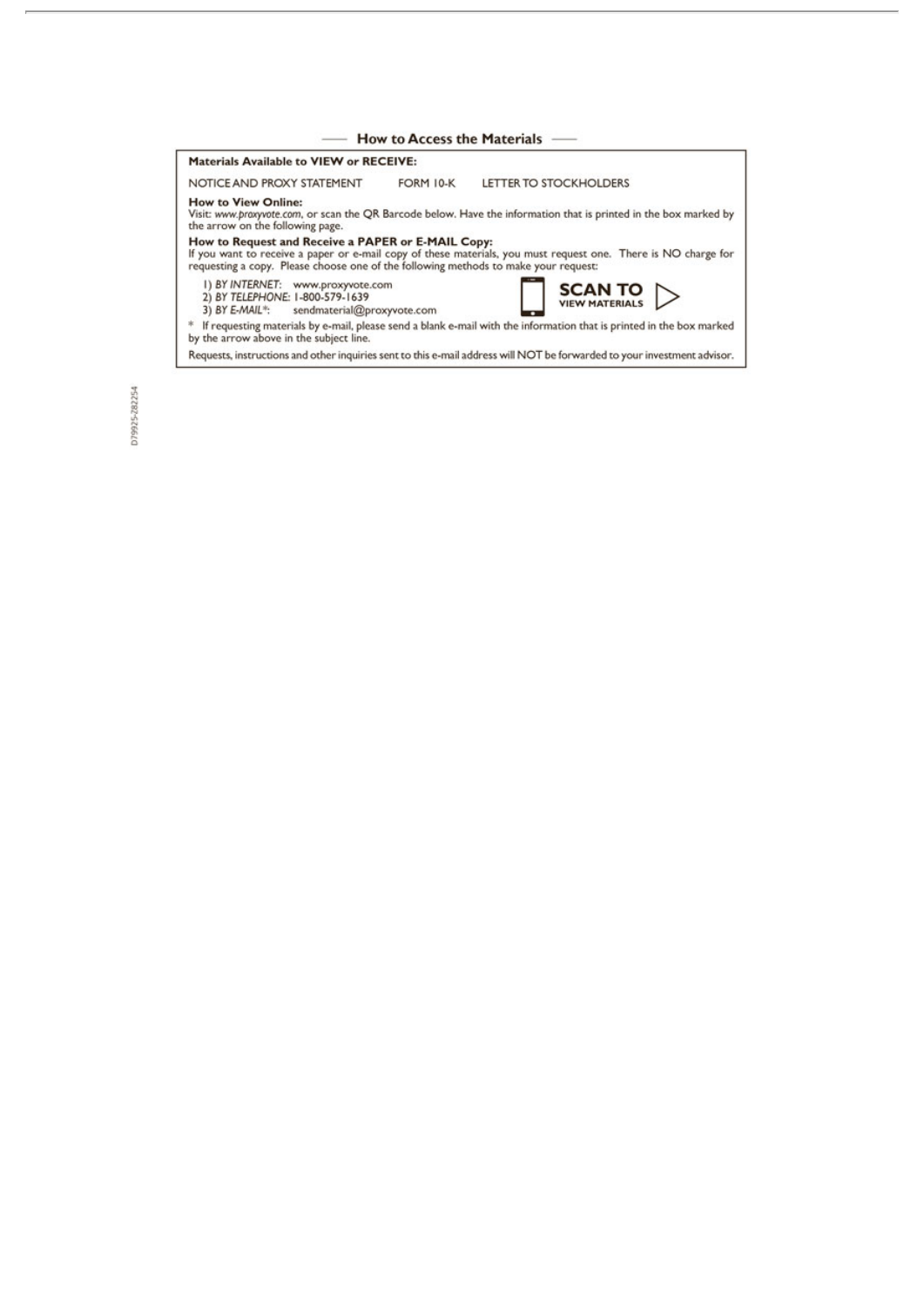

## THIS NOTICE WILL ENABLE YOU TO ACCESS MATERIALS FOR INFORMATIONAL PURPOSES ONLY